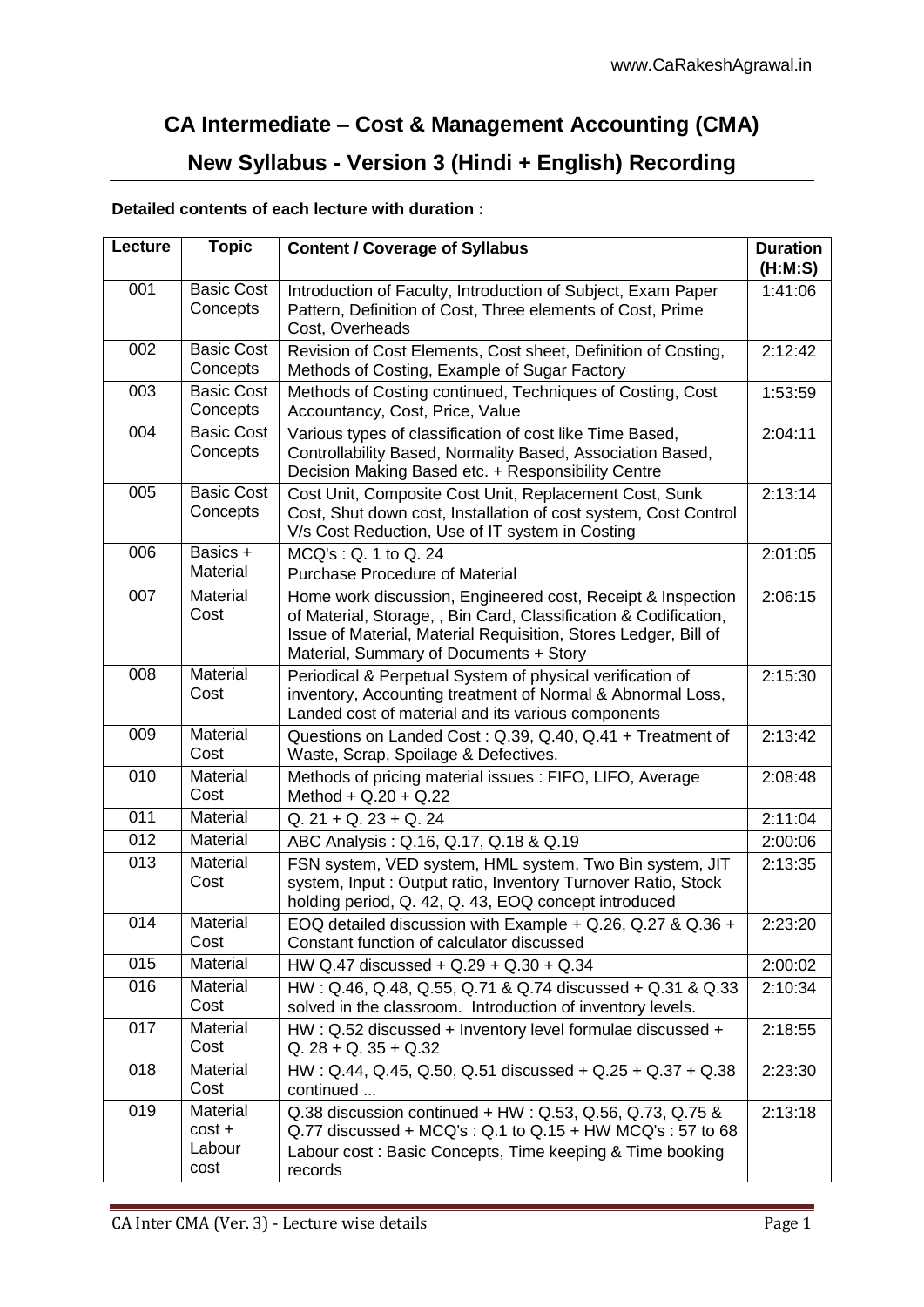| Lecture | <b>Topic</b>          | <b>Content / Coverage of Syllabus</b>                                                                                                                                                                          | <b>Duration</b><br>(H:M:S) |
|---------|-----------------------|----------------------------------------------------------------------------------------------------------------------------------------------------------------------------------------------------------------|----------------------------|
| 020     | Labour<br>Cost        | Basics revised, Time keeping & Time booking record, Idle time<br>and its accounting, Overtime wages, Overtime premium and<br>its accounting + $Q.21 + Q.23 + Q.33$                                             | 2:14:09                    |
| 021     | Labour                | $Q.31 + Q.32 + Q.34 + Q.35 +$ Labour turnover theory                                                                                                                                                           | 2:05:38                    |
| 022     | Labour<br>Cost        | Formulae for calculation of labour turnover ratios $+$ Q.36 $+$<br>$Q.37 + Q.38 + Time$ & Motion study + Other concepts                                                                                        | 2:01:36                    |
| 023     | Labour<br>Cost        | HW Q.43, Q.46 & Q.48 discussed : Labour Remuneration<br>Systems: Formulae + Q.20, Q.22, Q.24                                                                                                                   | 2:14:50                    |
| 024     | Labour                | HW Q.45 checked + Q.25 + Q.28 + Q.27 + Q.29                                                                                                                                                                    | 2:15:38                    |
| 025     | Labour                | HW Q.44, Q.40, Q.47, Q.41 & Q.42 checked + Q.26 + Q.30                                                                                                                                                         | 2:09:27                    |
| 026     | Labour +<br>Overheads | HW Q.39 discussed + MCQ's: Q.1 to Q.19 discussed<br>Introduction of OH topic: Single Rate, Departmental Rate                                                                                                   | 2:19:06                    |
| 027     | Overheads             | Quick Revision of $OH + Q$ . 20 + Q. 22                                                                                                                                                                        | 2:04:16                    |
| 028     | Overheads             | HW Q.46 discussed + Q.21, Q.23 & Q.28                                                                                                                                                                          | 2:06:39                    |
| 029     | Overheads             | HW Q.43 & Q.44 discussed + Q.24, Q.27 + Admin. OH &<br>Selling OH discussed + Q.25                                                                                                                             | 2:20:41                    |
| 030     | Overheads             | HW Q. 47 discussed + Q. 26 + Q. 29 + Q. 30                                                                                                                                                                     | 2:21:51                    |
| 031     | Overheads             | HW Q. 71, Q.45 & Q.53 discussed + Q.31 + Q.32 + Q.33<br>solved + Concept of Under & Over absorption of overheads                                                                                               | 2:13:07                    |
| 032     | Overheads             | HW Q.54, Q.73, Q.76 & Q.78 discussed + Discussion of<br>Under & Over absorption of overheads completed + Q.34 +<br>Q.35 + Q.36 & Q.37 solved                                                                   | 2:22:52                    |
| 033     | Overheads             | HW Q.48, & Q.70 discussed + Q.38 + Q.39 + Q.40 solved                                                                                                                                                          | 2:14:40                    |
| 034     | Overheads             | HW Q.49, Q.50 & Q.51 discussed + Capacity related concepts<br>+ Q. 41 + Methods for segregation of semi-variable OH                                                                                            | 1:59:20                    |
| 035     | Overheads             | HW Q.52 discussed $+$ Q.42 $+$ Treatment of certain items in<br>Costing $+$ MCQ's Q.1 to Q.19.                                                                                                                 | 2:03:17                    |
| 036     | <b>ABC</b>            | HW MCQ's: Q.55 to 69 discussed + Theory of ABC discussed<br>+ Q.1 & Q.5 solved                                                                                                                                 | 2:03:12                    |
| 037     | <b>ABC</b>            | HW: Q.19, Q.23 & Q.17 discussed + Q.2 & Q.3 solved                                                                                                                                                             | 2:09:05                    |
| 038     | <b>ABC</b>            | $HW: Q.18 \& Q.21$ discussed + $Q.4$ + Activity Based<br>Budgeting $(ABB) + Q.6 + Q.7$ solved                                                                                                                  | 1:56:06                    |
| 039     | <b>ABC</b>            | HW Q.22 discussed + Q. 8 + Activity Based Management<br>$(ABM) + MCQ's : Q.9$ to $Q.16$ solved                                                                                                                 | 2:04:26                    |
| 040     | <b>Cost Sheet</b>     | HW Q.20 of ABC discussed + Meaning & Uses of Cost Sheet<br>+ Items not included in cost sheet + Functional classification of<br>items included in cost sheet $+$ Cost sheet formats $+$ Q.13 &<br>Q.14 solved. | 1:54:40                    |
| 041     | <b>Cost Sheet</b>     | HW Q.20 of cost sheet discussed + Q.17, Q.15, Q.16 & Q.18                                                                                                                                                      | 1:43:02                    |
| 042     | <b>Cost Sheet</b>     | HW Q.21 discussed + Detailed cost sheet format discussed +<br>$Q.19 + M C Q's : Q.1$ to 12 solved                                                                                                              | 2:00:22                    |
|         | + Job<br>costing      | Basic concept of Job costing, Batch costing, Economic Batch<br>Quantity & Single Output costing discussed                                                                                                      |                            |
| 043     | Job, Batch<br>Costing | HW $Q.22$ discussed $+ Q.1$ to $Q.6$ solved                                                                                                                                                                    | 2:02:55                    |
| 044     | Job, Batch<br>Costing | Q.7 to Q.11 solved                                                                                                                                                                                             | 2:03:45                    |
| 045     | Job, Batch<br>Costing | HW Q.26 & Q.27 discussed + Q.12 to Q.14 solved + MCQ's<br>Q.15 to Q.24 solved                                                                                                                                  | 1:51:15                    |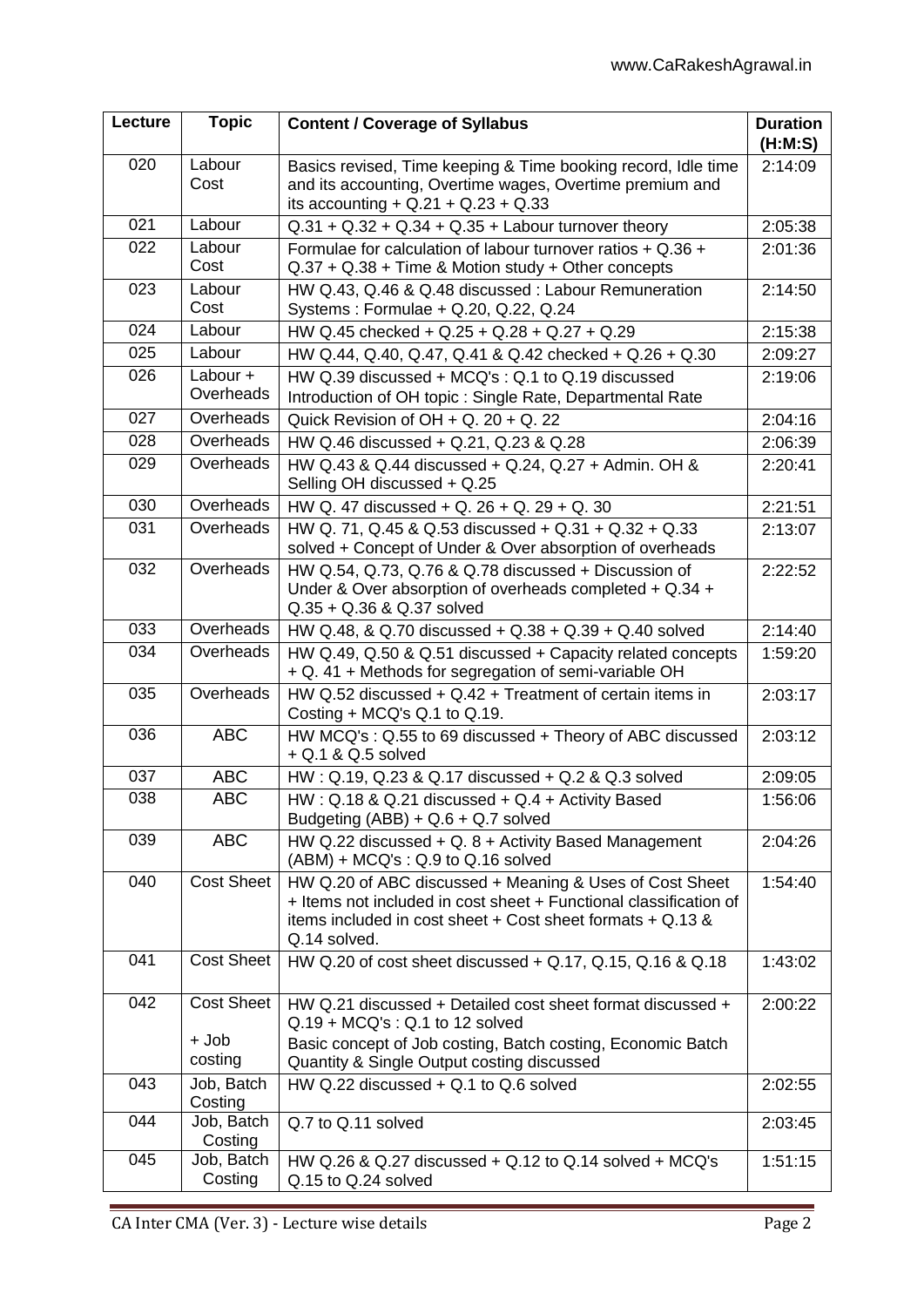| Lecture | <b>Topic</b>                           | <b>Content / Coverage of Syllabus</b>                                                                                                                                        | <b>Duration</b><br>(H:M:S) |
|---------|----------------------------------------|------------------------------------------------------------------------------------------------------------------------------------------------------------------------------|----------------------------|
| 046     | Contract<br>Costing                    | HW Q.25 of Job Costing discussed + Rectification of 3 Errors<br>+ Basic Theory of Contract Costing & Important terms<br>discussed $+$ Q.1 & Q.2 solved                       | 1:59:28                    |
| 047     | Contract<br>Costing                    | HW Q.26 discussed + Q. 3 + Q. 4 + Q. 5 + Q. 6 + Q. 7 + Q. 8<br>solved                                                                                                        | 1:57:56                    |
| 048     | Contract<br>Costing                    | HW Q.18, Q.19, Q.20, Q.21, Q.22 & Q.27 discussed + Q. 9 +<br>$Q. 10 + Q. 12$ solved                                                                                          | 2:10:44                    |
| 049     | Contract +                             | HW Q.24 discussed $+$ Q. 11 $+$ MCQ's : Q.13 to 17 solved                                                                                                                    | 1:55:08                    |
|         | Service<br>Costing                     | Basic discussion of Service Costing done + Q. 1 solved                                                                                                                       |                            |
| 050     | Service                                | HW Q.28 of Contract Costing discussed + Transport Sector:                                                                                                                    | 1:49:51                    |
|         | Costing                                | $Q. 2 + Q. 3 + Q. 4 + Q. 5$ solved                                                                                                                                           |                            |
| 051     | Service<br>Costing                     | HW Q. 40 & Q. 41 discussed + Q. 6 + Q. 7 + Q. 11 & Q. 12<br>solved                                                                                                           | 2:00:43                    |
| 052     | Service<br>Costing                     | HW Q. 44, 48 & 50 discussed + Q. 8 & Q. 9 solved                                                                                                                             | 1:42:53                    |
| 053     | Service<br>Costing                     | HW Q. 42, 49 & 45 discussed + Concept of equivalent units +<br>Q. 10 solved + Hospital Industry: Q. 13 & Q. 14 solved                                                        | 1:53:56                    |
| 054     | Service<br>Costing                     | HW Q. 46 discussed + Hotel Industry: Q. 15 & Q. 16 solved +<br>IT Sector: Q. 17 solved                                                                                       | 2:02:11                    |
| 055     | Service<br>Costing                     | Toll Roads: Q. 18 & Q. 19 solved + Repair workshop: Q. 20<br>solved + Financial Institutions : Q. 21 solved + Insurance co.                                                  | 1:54:09                    |
| 056     | Service<br>Costing                     | Q. 22 + Educational Institutions: Q. 23 + Power Houses:<br>Q.24 solved                                                                                                       | 2:00:35                    |
| 057     | Service +<br><b>Process</b><br>Costing | Q. 25 + MCQ's: Q. 26 to Q. 39 solved<br>Process Costing Theory discussed + Q. 13 solved                                                                                      | 1:51:57                    |
| 058     | Process<br>Costing                     | HW: Q.43 of Service costing discussed + Process Costing:<br>Q. 14 & Q. 15 solved                                                                                             | 1:55:25                    |
| 059     | <b>Process</b><br>Costing              | HW: Q.30, Q.31, Q.43 discussed + Q.16 solved + Equivalent<br>Production Concept: Q. 17 solved                                                                                | 1:58:32                    |
| 060     | Process<br>Costing                     | HW: Q.39, Q.41 & Q. 32 discussed + Q.18 & Q.19 solved                                                                                                                        | 1:55:42                    |
| 061     | Process<br>Costing                     | HW: Q.35 discussed + Q.20, Q.21 & Q.22 solved                                                                                                                                | 1:54:27                    |
| 062     | Process<br>Costing                     | HW: Q.48, Q.33 & Q.34 discussed + Q.23 & Q.24 solved +<br>MCQ's: Q.1 to Q.12 solved                                                                                          | 2:00:38                    |
| 063     | <b>Process</b><br>Costing              | HW: Q.37 & Q.49 discussed + Q.25 & Q.26 solved + Inter<br>Process Transfer at Profit: Q.27 solved                                                                            | 2:07:08                    |
| 064     | <b>Process</b><br>Costing              | HW: Q.36, Q.42, Q.45 & Q.46 discussed + Inter Process<br>Transfer at Profit: Q.28 & Q.29 solved                                                                              | 2:15:01                    |
| 065     | Joint<br>Product                       | HW: Q.38 & Q.40 of Process Costing discussed + Joint<br>Product & By Product Costing Basic Concepts discussed +<br>Q.1, Q.2, Q.3, Q.5, Q.7 & Q.8 solved                      | 2:16:21                    |
| 066     | Joint<br>Product                       | Q.9, Q.10, Q.4, Q.6 & Q.11 solved                                                                                                                                            | 1:47:11                    |
| 067     | Joint<br>Product                       | HW: Q.30, Q.31 & Q.32 discussed + Q.12, Q.13, Q.14 +<br>MCQ's: Q.15 to 29 solved                                                                                             | 2:15:16                    |
| 068     | Cost<br>Ledger                         | HW: Q.33, Q.34 & Q.35 of Joint Product Costing discussed +<br>Basic concepts of cost ledger accounting, journal entries of<br>non-integrated & Integrated accounts discussed | 1:56:14                    |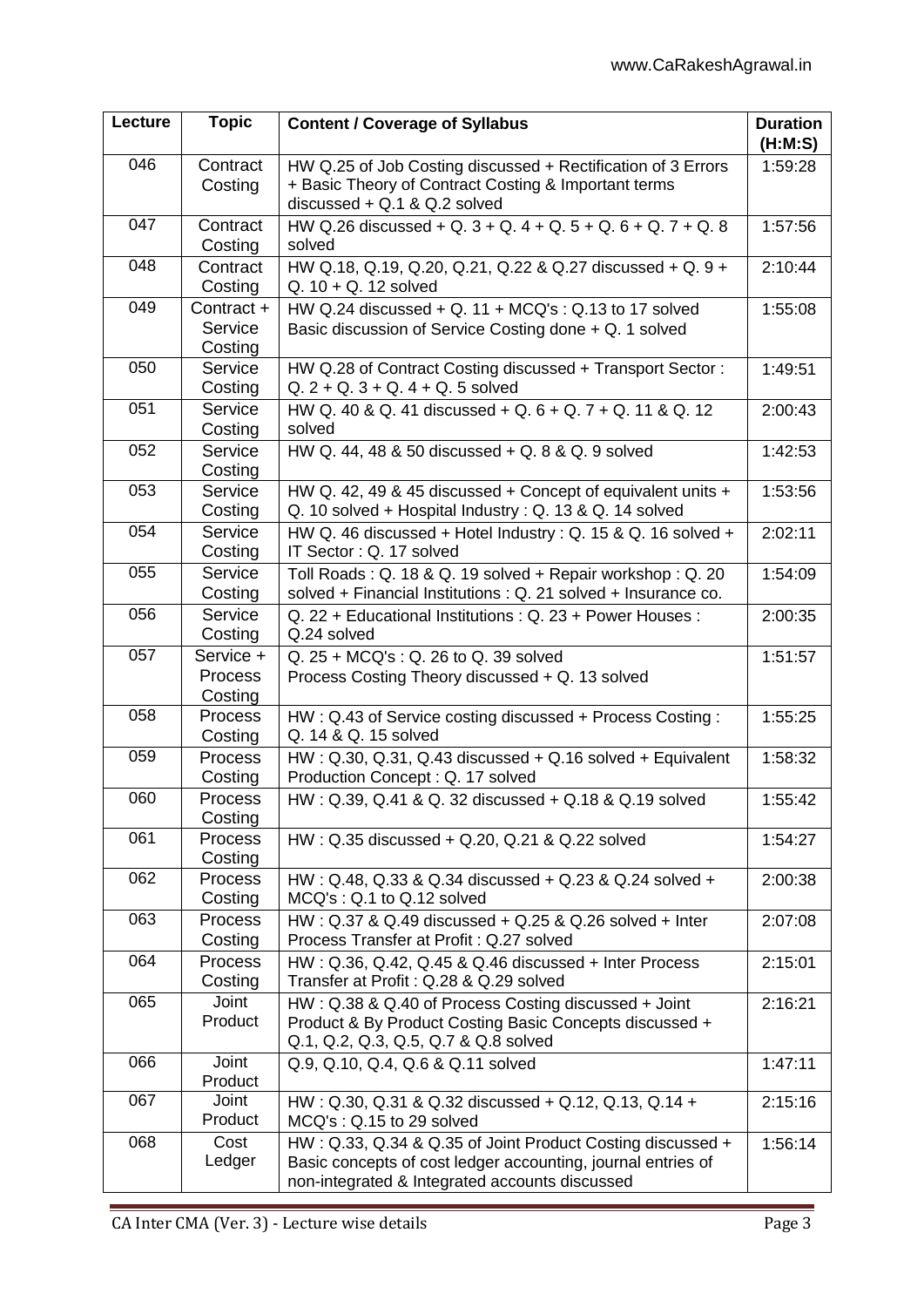| Lecture | <b>Topic</b>           | <b>Content / Coverage of Syllabus</b>                                                                                                                                      | <b>Duration</b><br>(H:M:S) |
|---------|------------------------|----------------------------------------------------------------------------------------------------------------------------------------------------------------------------|----------------------------|
| 069     | Cost<br>Ledger         | Q. 19 & Q. 20 solved                                                                                                                                                       | 1:48:12                    |
| 070     | Cost<br>Ledger         | HW: Q.35 & Q.36 discussed + Q.21, Q.22 & Q.23 solved                                                                                                                       | 2:15:20                    |
| 071     | Cost<br>Ledger         | HW: Q.37 & Q.38 discussed + Integrated Accounts: Q.24,<br>Q.25, Q.26 & Q.27 solved                                                                                         | 1:48:41                    |
| 072     | Cost<br>Ledger         | HW: Q.39 & Q.49 discussed + Q.28 & Q.29 solved                                                                                                                             | 1:57:38                    |
| 073     | Cost<br>Ledger         | HW: Q.44, Q.45, Q.51 & Q.52 discussed + Reconciliation of<br>Profit: Q.30 & Q.31 solved                                                                                    | 1:46:44                    |
| 074     | Cost<br>Ledger         | HW: Q.40, Q.43 & Q.47 discussed + Q.32, Q.33 & Q.34<br>solved + MCQ's : Q. 1 to 18 solved                                                                                  | 1:59:56                    |
| 075     | Marginal<br>Costing    | HW: Q.41, 42, 50, 53 checked + Basic concept, Division of<br>cost, Behaviour of cost, CVP analysis, BEP analysis, Various<br>formulae discussed                            | 1:54:26                    |
| 076     | Marginal<br>Costing    | Quick revision of formulae + Short Cut Formulae discussed +<br>Q.16, Q.17, Q.18, Q.20, Q.21 solved                                                                         | 1:59:10                    |
| 077     | Marginal<br>Costing    | HW: Q.84 & Q.90 checked + Q.22, Q.23, Q.24, Q.25, Q.26,<br>Q.27, Q.29 & Q.30 solved                                                                                        | 2:08:01                    |
| 078     | Marginal<br>Costing    | HW: Q.85, Q.95 & Q.96 checked + Q.28 with BEP Graph &<br>Profit Volume Graph discussed + Q.19 + MCQ's : 1 to 15<br>solved + Q.31 solved                                    | 1:59:30                    |
| 079     | Marginal<br>Costing    | HW: Q.86 checked + Q.32, Q.33, Q.34, Q.35, Q.36, Q.37 &<br>Q.38 solved                                                                                                     | 1:55:58                    |
| 080     | Marginal<br>Costing    | HW: Q.87, Q.99, Q.94 & Q.100 checked + Q.39, Q.40, Q.41,<br>Q.42 & Q.43 solved                                                                                             | 2:08:10                    |
| 081     | Marginal<br>Costing    | HW: Q.88, Q.92, & Q.101 checked + Q.44, 45, 46, 47, 48, 49,<br>50, 51, 52, 53, 54 & Q.55 solved                                                                            | 2:13:37                    |
| 082     | Marginal<br>Costing    | HW: Q.91 & 103 checked + Q.56, Q.57 solved + Cash BEP:<br>Concept + Q.58 & Q.59 solved + Composite BEP concept &<br>Q.60 solved                                            | 2:00:26                    |
| 083     | Marginal<br>Costing    | HW: Q.104 checked + Q.61 & Q.62 solved + Cost BEP<br>concept: Q.63, Q.64 & Q.65 solved + Relevant & Irrelevant<br>cost concept & Q.66 solved.                              | 2:16:16                    |
| 084     | Marginal<br>Costing    | Q.67, Q.68 & Q.69 solved + Continue or Shut down decision:<br>Q.70, Q.71 & Q.72 solved                                                                                     | 1:59:27                    |
| 085     | Marginal<br>Costing    | HW: Q.98 & Q.102 checked + Key Factor Concept: Q.73,<br>Q.74 + Marginal V/s Absorption Costing: Q.75 & Q.76 solved                                                         | 2:12:47                    |
| 086     | Marginal +<br>Standard | Marginal costing: $Q.77 + MCQ$ 's: $Q.78$ to 83 solved<br>Standard Costing: Concept, Use, Process, Types of<br>Variances, Material cost variance formulae + Q.1 & 2 solved | 2:12:15                    |
| 087     | Standard<br>Costing    | HW: Q.89 of Marginal Costing discussed<br>Standard costing: Q.3, Q.4 & Q.5 solved                                                                                          | 1:54:19                    |
| 088     | Standard               | HW: $Q.52$ & illustration 1 discussed + $Q.6$ , $Q.7$ & $Q.8$ solved                                                                                                       | 1:58:08                    |
| 089     | Standard<br>Costing    | HW: Q.56 & Q.60 discussed + Labour Cost Variance<br>formulae discussed $+$ Q.9, Q.10, Q.11, Q.12 & Q.13 solved                                                             | 1:56:48                    |
| 090     | Standard               | Illustration 2 checked + Idle Time: Q.14 + Three Variance<br>Method: Q.15 + Reverse Question: Q.16 solved                                                                  | 2:00:39                    |
| 091     | Standard<br>Costing    | HW: Q.59 discussed + Variable OH Cost Variance:<br>illustration 3 discussed + Q.17, Q.18 & Q.19 solved + Fixed<br>OH Cost Variance: Q.20 & Q.21 solved                     | 1:50:12                    |